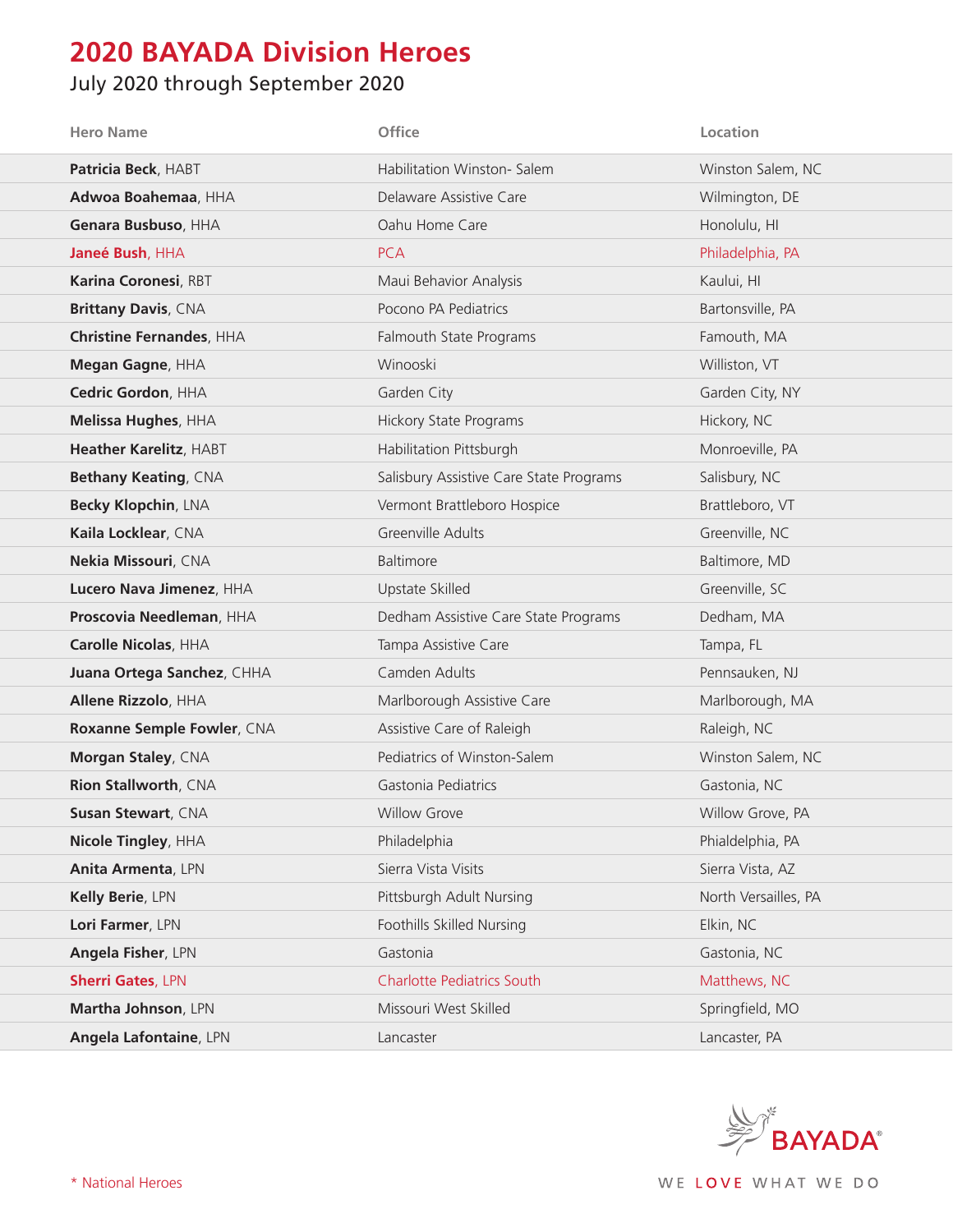| <b>Hero Name</b>                | <b>Office</b>                       | Location                |
|---------------------------------|-------------------------------------|-------------------------|
| Betty Lavaly, LPN               | Pediatric Cherry Hill               | Cherry Hill, NJ         |
| <b>Allison Mack, LPN</b>        | <b>Meadville Pediatrics</b>         | Meadville, PA           |
| <b>Shanell McCraney, LPN</b>    | Tucson Skilled                      | Tucson, AZ              |
| Megan Millard, LPN              | Towanda Pediatrics                  | Towanda, PA             |
| Julie Morillo, LPN              | Westchester County                  | Tarrytown, NY           |
| Tiffany Morton, LPN             | Delaware Pediatrcs                  | New Castle, DE          |
| Jennifer Hirschfeld, LPN        | <b>Willow Grove Pediatrics</b>      | Willow Grove, PA        |
| Jessica Perez, LPN              | Morris Plains Pediatrics            | Morris Plains, NJ       |
| Tamie Sturgis, LPN              | Lehigh Valley Skilled               | Bethlehem, PA           |
| Mariela Zapata, LPN             | Cherry Hill                         | Cherry Hill, NJ         |
| Angela Ali, RN                  | Delaware Pediatrics South           | Milford, DE             |
| <b>Shirley Asafo-Boakye, RN</b> | North Atlanta Pediatrics            | Roswell, GA             |
| <b>Kimberly Black, RN</b>       | Jamison Adult Nursing               | Jamison, PA             |
| Rebecca Bowen, RN               | Raleigh Pediatrics                  | Raleigh, NC             |
| Maria Cruz, RN                  | <b>Bucks County</b>                 | Jamison, PA             |
| <b>Rey Delos Reyes, RN</b>      | Philadelphia Visits                 | Philadelphia, PA        |
| <b>Mary Hopkins, RN</b>         | Atlanta Cape Pediatrics             | Egg Harbor Township, NJ |
| <b>William Jacobs, RN</b>       | <b>Rutland Visits</b>               | Rutland, VT             |
| Ashley Kolb, RN                 | Pinellas County Skilled             | Clearwater, FL          |
| Kerri Kopacz, RN                | Clark Summit Pediatric              | Clark Summit, PA        |
| Fanta Gassama, RN               | Charlotte Pediatrics North          | Charlotte, NC           |
| Rebecca Lacy, RN                | <b>Central Delaware Nursing</b>     | Dover, DE               |
| Lisa Limmina, RN                | Delaware County Pediatrics          | Broomall, PA            |
| <b>Krist Makaneole, RN</b>      | Oahu Visits                         | Honolulu, HI            |
| April Murdoch, RN               | Indianapolis Pediatrics             | Indianapolis, IN        |
| Debra Murphy, RN                | <b>Charlotte Adult Nursing</b>      | Charlotte, NC           |
| <b>Scott Radke, RN</b>          | Pittsburgh Pediatrics West          | Canonsburg, PA          |
| Jammie Tavenner, RN             | Montgomery Maryland Senior Living   | Gaithersburg, MD        |
| India Trammell, RN              | Morris County Adult Nursing         | Morristown, NJ          |
| Linda Wagner, RN                | Mercer County Adults                | Hamilton, NJ            |
| Frank Austin Jr, PT             | Newark                              | Newark, DE              |
| Jennifer Bernstein, OT          | Montgomery County Maryland Visits   | Gaithersburg, MD        |
| Xiomara Gerena, OT              | Gloucester County BAYADA at Inspira | Woodbury, NJ            |
| Andrea Horn, MSW                | Pennsylvania Boyertown Hospice      | Boyertown, PA           |
| Kimberly Kentworthy, PT         | <b>Chester County Senior Living</b> | Exton, PA               |